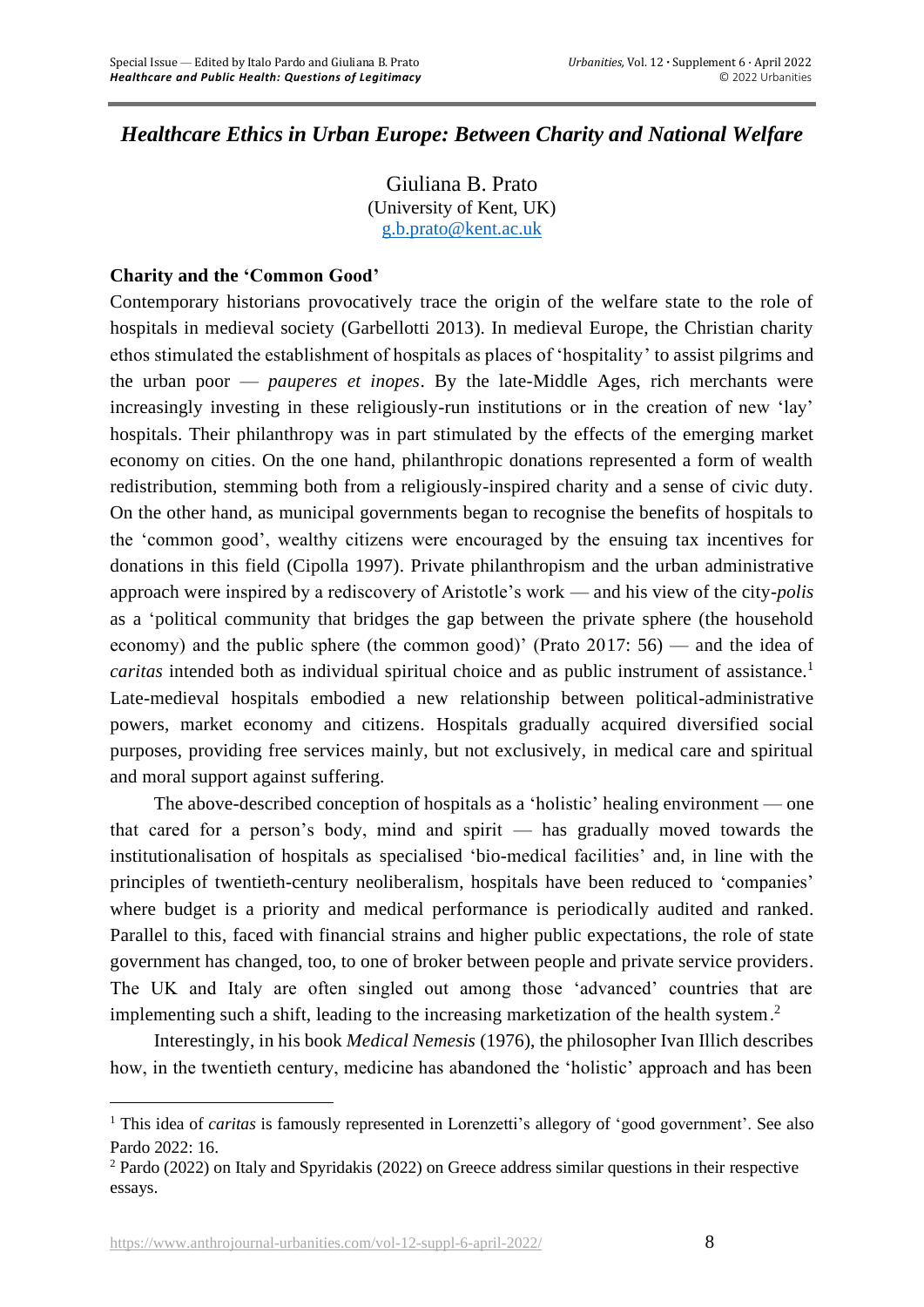reduced to the application of a series of protocols for the cure of specific symptoms. Such an approach now pervades all healthcare sectors; from the work of family doctors to the services provided by public medical institutions. The relationship between doctor and patient is regulated like a contract between an 'operator' and a 'customer'. In order to 'promote' the quality and efficiency of the service, doctors are expected to perform their 'technical duty' in line with the audit regime, which restricts their attention to patients.

## **Healthcare: From National Welfare to Devolved Services**

Since the end of World War II, a key aspect of welfare policies in Italy and the UK has been the provision of 'free' healthcare and the protection of public health as a 'duty' towards its citizens. In Italy, the Italian Constitution and Regional Statutes pledge to fulfil such a duty. In the UK, the long tradition of welfare policies is embodied in various legislative acts.

Health, intended as a state of 'complete well-being', is also at the centre of international attention as one of the global 'sustainability goals'. Accordingly, national healthcare performances are periodically assessed and ranked in international reports that evaluate the effectiveness, accessibility and resilience of a country's healthcare system.<sup>3</sup> These report use data on: (i) the health status of the population (meaning, the life expectancy at birth); (ii) risk factors (such as smoking, drinking and obesity); (iii) health spending per capita. However, while the overall ranking seems to provide a positive image, the unpacked data reveal a different picture. Tellingly, *The Lancet* (2018) points to important limitations of the way in which these performance and quality indexes are constructed, stressing that they do not 'account for all potential factors related to health-care access and quality' (2018: 2259), including 'catastrophic health spending', insurance/private coverage and 'social determinants' (ibid.) of health, including discrepancies by socioeconomic status and across regions.

The 2019 OECD report ranks Italy and the UK among the best healthcare systems worldwide (OECD  $2019$ ).<sup>4</sup> In reality, these two countries have experienced serious drawbacks, especially due to an accelerated move towards the 'marketization' of healthcare. An outline of key legislative changes will help to put this situation into context.

The Italian national health service (Servizio Sanitario Nazionale, henceforth SSN) is fraught with serious limitations, due to frequent legislative changes on healthcare, cumbersome bureaucratic and administrative procedures, regional disparities and the financial burden placed on citizens though the imposition of out-of-pocket payments. Significantly, in Italy, public health spending is lower than the EU average (9.8%); most important, only 6.5% (about three-quarters) of the reported 8.8% of the Italian health spending is publicly funded, the rest is paid by the citizens through the so-called '*ticket'*. <sup>5</sup> Major

<sup>&</sup>lt;sup>3</sup> Koening and Diarra (2022) analyse these issues in relation to health institutions in Mali.

<sup>4</sup> A new 2021 report, to be published in 2022, will take into account the impact of the Covid-pandemic.

<sup>5</sup> Out-of-pocket payments on drugs prescriptions were introduced in 1982. The new *ticket* introduced in 1989 (d.lgs 23/03/1989) was presented as a form of partial cost-sharing — a citizen's duty — and a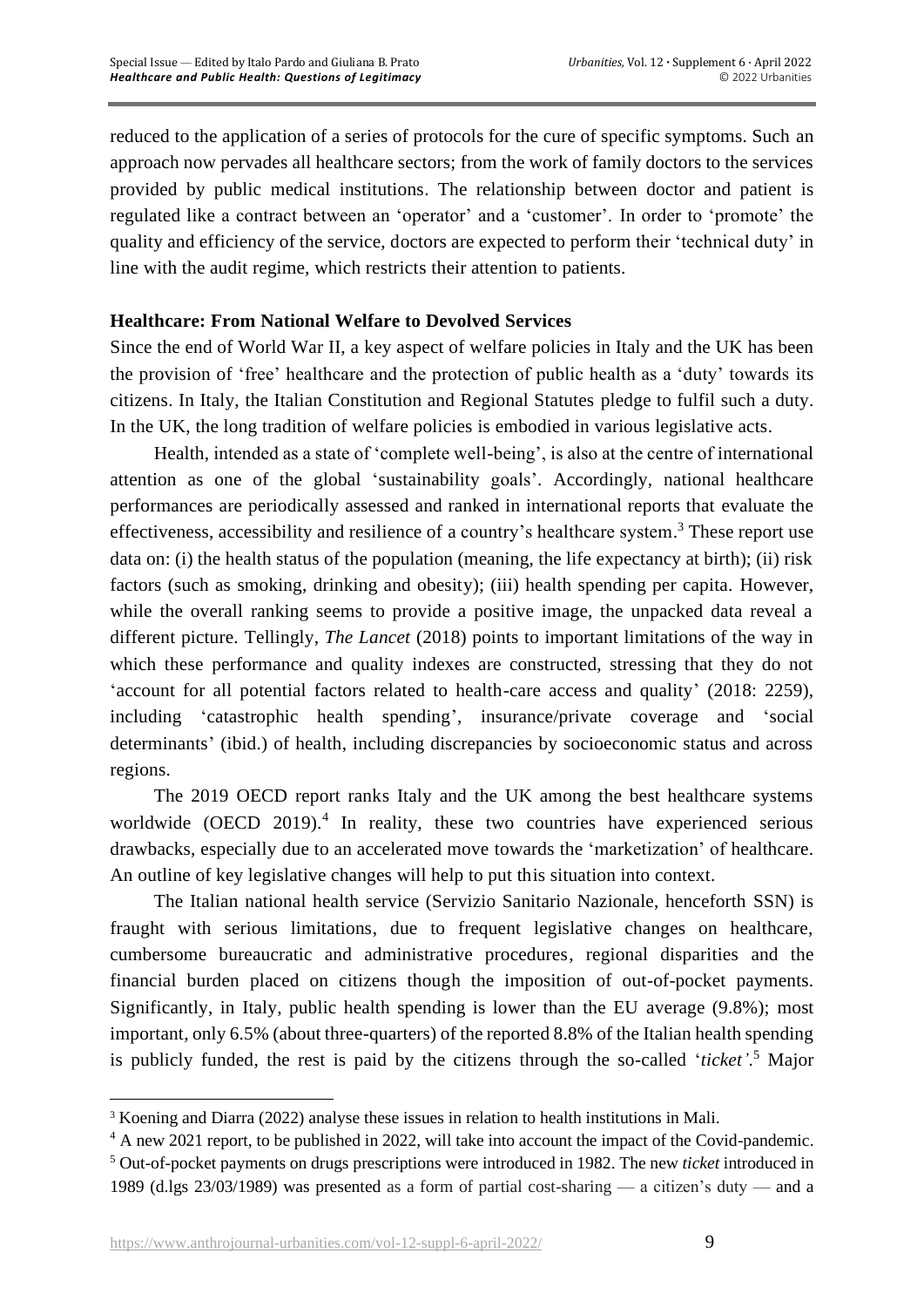legislative changes between 1991 and 1993 have extended this 'co-payment' to practically all health services and introduced a tripartite classification of drugs — specifically, Class-A drugs available on payment of a fixed ticket on the prescription; Class-B drugs, available on payment of 50% of their cost; Class-C drugs to be fully paid by the patient. In 1999, several paediatric antibiotics and life-saving drugs for chronic illnesses were re-classified as Class-B and Class-C drugs.

Another key aspect is that nowadays the SSN is territorially-based, often allowing for grey areas in the distributions of responsibilities between the State and Regional Administrations — this has critically emerged during the recent Covid-19 pandemic. Significant steps in this direction were introduced by the legislative decrees of the 1990s giving more power to the Regions,<sup>6</sup> which became increasingly responsible for the collection of *tickets* and the administration of the newly-established Local Healthcare Units (Unità Sanitarie Locali, henceforth USL); Regions also had the power to increase the *ticket* at their discretion, including the *ticket* on drug prescriptions. <sup>7</sup> The 1999 Bindi legislation strengthened the power of Regions and introduced a corporative approach in health planning and administration; thus the USL became Local Healthcare Corporations (Aziende Sanitarie Locali, henceforth ASL), in practice transforming healthcare services into 'commodities' and the patients into 'consumers'. 8 In 2001, the Reform of Chapter V of the Italian Constitution (Constitutional Law n.3, 18-10-2001) delivered the final blow. This reform entrusted the 'protection of citizens' health' to Regions and autonomous Provinces; thus, critics say, leading to 21 different healthcare systems. A month later, a new Prime Ministerial Decree (DPCM 29-11-2001) introduced the bureaucratic division of the so-called 'Essential Levels of Assistance' (Livelli Essenziali di Assistenza, henceforth LEA) into three main areas: (i) public health and collective health assistance; (ii) territorial services (for example, family doctor, pharmacy/chemist, home services for the elderly and seriously ill, and so on); (iii) hospital services. Subsequent legislative updates, justified in terms of efficiency and resilience, added further complication, not necessarily easing people's access to healthcare; exemplary are a new agreement between Sate and Regions in 2006 for the development of 'Complex Unities of Primary Care' (UCCP), the Monti government's health reform (Law-8-novemebr-2012-n.189), the DM 2-aprile-2015-n.70, leading to the closure of local hospitals, including those that had been established with philanthropic bequest (Prato 2023), the 2017 DCPM that increased the financial burden on the Regions. Significantly, a new revision of the LEAs began in January 2021 (AGENAS 2021)

deterrent against potential abuses of the services by the medical personnel. On abuses and various forms of 'moral' corruption among health personnel, see Pardo 2022.

<sup>&</sup>lt;sup>6</sup> The capital letter is used when the word Region refers to the regional administration.

 $<sup>7</sup>$  The same test, or drug may have a different cost in different regions. Between 2009 and 2017, the</sup> *ticket* increased by an average of 2.5%, raising citizens' contribution to health spending to 23.5%.

<sup>&</sup>lt;sup>8</sup> In 2000, the National Health Fund was eventually abolished (d.lgs 18-02-2000, n. 56), transferring almost all responsibility for health spending to the Regions.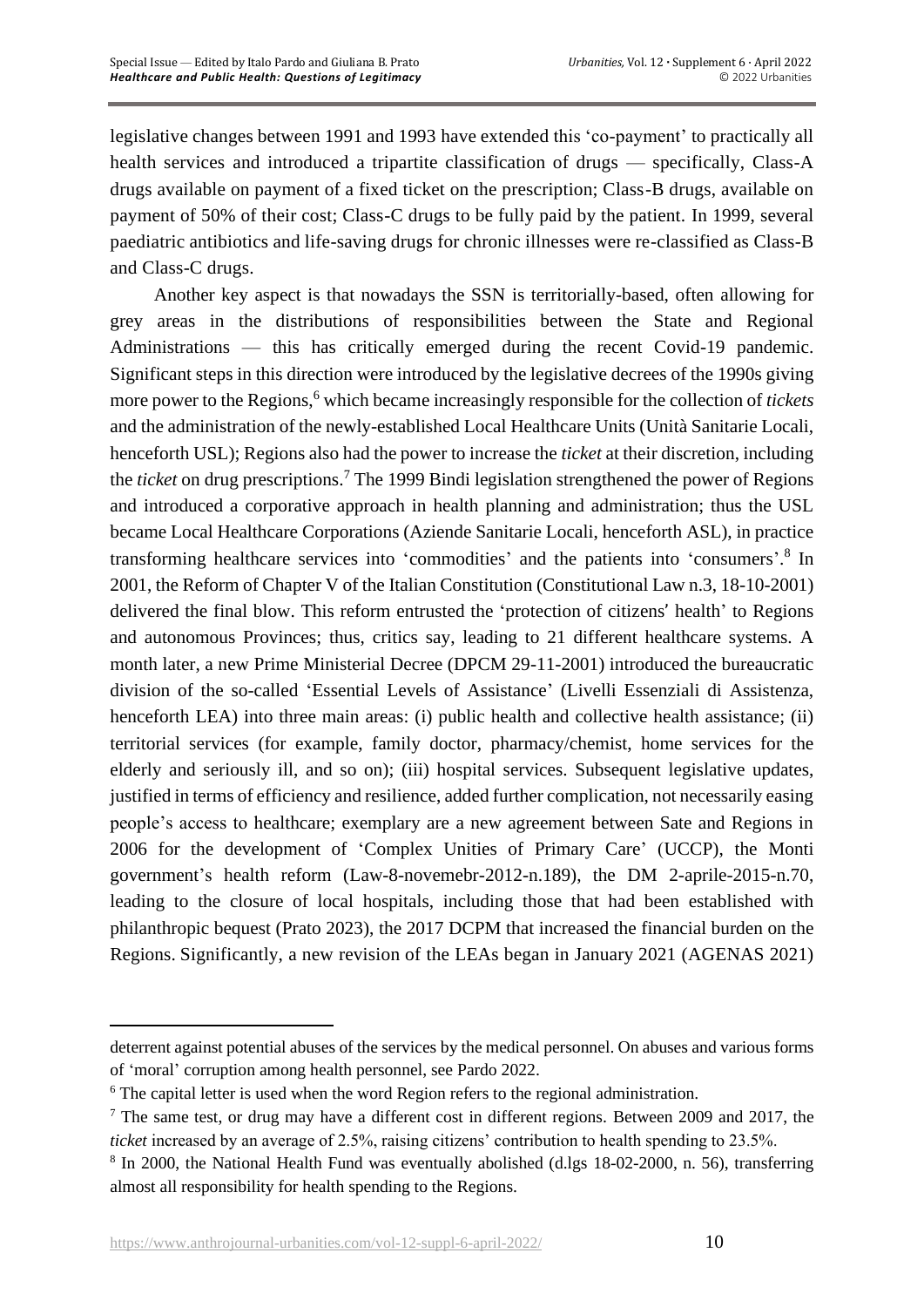as a consequence of a buck-passing 'debate' on responsibility between national government and regional administrations during the Covid-19 pandemic.

Ordinary Italians have given up trying to understand what they are actually entitled to. When they can afford to do so, they opt for private care. Most important, they see the 'legal imposition' of the *ticket* and certain legislative changes as a betrayal of the fundamental principles of *universality* and *equality* that had inspired the establishment of the SSN in 1978, raising serious issues of legitimacy and trust (Pardo 2000, Pardo and Prato 2019).<sup>9</sup> Furthermore, as I have mentioned earlier, the regionalisation of the system has increased disparities in healthcare provision and in life expectancy and personal wellbeing more generally. In particular, those who live in the southern regions often have to bear the extra cost of having to seek medical care in the northern regions; specifically, travel, lodging and living expenses for accompanying family members. A forthcoming work (Prato 2023) addresses these aspects drawing on ethnographic material collected in the Apulia and Tuscany regions.

The British National Health System (NHS) was established in 1948 as part of the post-WWII social reforms. It is an umbrella term for the public healthcare systems of the four UK 'nations' — England, Wales, Scotland and Northern Ireland. All four systems are funded out of general taxation and share the principle that healthcare should be comprehensive, free and universal. Since 1999, healthcare has become a devolved responsibility, meaning that each nation's NHS operates independently; it is regulated by, and accountable to the relevant government.<sup>10</sup> Thus, the way in which services are organised and paid for have diverged; each nation has its own planning and monitoring frameworks and its own public health agencies, resulting in differences across some policy areas, as it happened during the Covid-19. However, international reports tend to make a joint evaluation of the healthcare profile of the UK, pointing out that the four systems face similar challenges and often adopt similar solutions (OECD 2019), especially in addressing waiting times and the shortage of doctors, nurses and care workers. Generally, health spending across the UK is higher than the EU average and is said to deliver good health services.

Having done field-research in Southeast England, I focus on the English NHS. Like the Italian counterpart, the organisation of NHS-England (from now on, simply NHS) has

<sup>9</sup> Before 1978, healthcare services were provided by the employment-based *casse mutue/enti mutualistici* (mutual-aid funds), which left out self-employed and unemployed. The *casse mutue*, established in 1958, followed the model of INAM (National Institute for Workers' Illness Assistance) introduced in 1943 (Law 11-01-1943, n. 38) as the crowning outcome of the 1926-1943 welfare reforms that established a stronger State control while compelling employers to provide medical assistance to their workers and their families. Differently from the previous 'mutual-aid societies' based on workers' voluntary subscription, INAM required compulsory contributions paid mainly by the employer and in small part by the workers.

<sup>&</sup>lt;sup>10</sup> Scotland, Wales and North-Ireland are responsible for their respective Healthcare Service; NHS-England is regulated by the British government. With 80% of the UK population living in England, NHS-England is the largest.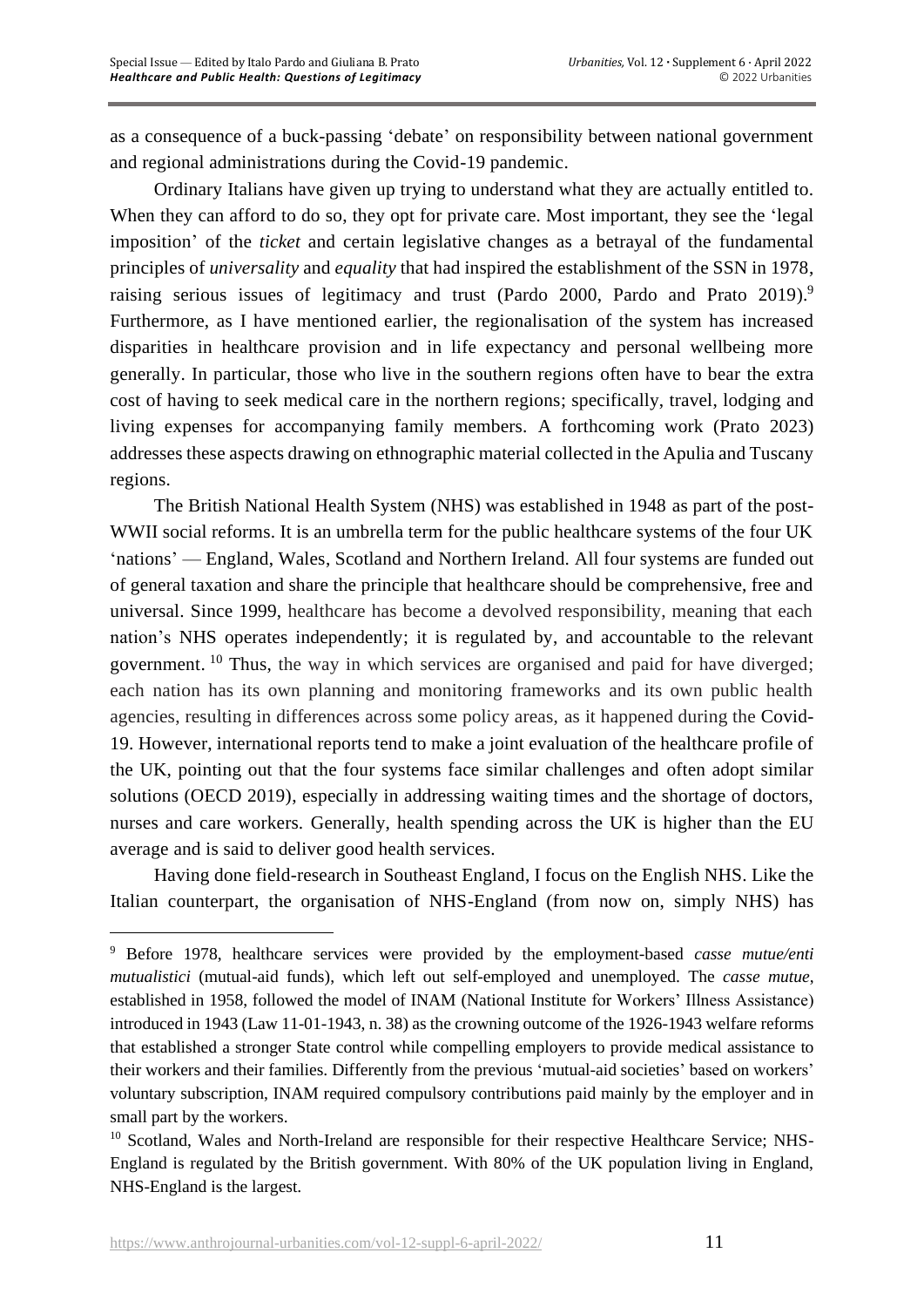changed overtime to address shortcomings and meet new needs. For example, prescription charges were abolished in 1965, but reintroduced three years later.<sup>11</sup> Throughout the 1970s and early-1980s, revisions of the original tripartite system (hospital services, primary care and community care) and of Local Health Authorities led to the establishment of Regional Health Authorities. Major reforms have occurred during the Thatcher and Blair governments (respectively, 1979-1990 and 1997-2007).

Key points of Margaret Thatcher's health reforms were the introduction in the 1980s of a 'modern' management process and the so-called 'internal market' in order to shape the structure and organization of health services. The 'internal market' model was outlined in two White Papers, 'Working for Patient' and 'Caring for People', which were opposed by the British Medical Association.<sup>12</sup> The model was revised, resulting in the 1990 'National Health Service and Community Care Act', whereby Health Authorities would stop running hospitals and instead would 'buy' care from their own or other authorities' hospitals. The 'providers' of the services were organised as 'NHS Trusts'.<sup>13</sup> Critics have argued that, while aimed at encouraging efficiency, the ensuing competition also increased local differences.

On becoming Prime Minister in 1997, Tony Blair promised to replace the 'internal market' with 'integrated care' that would combine 'efficiency and quality'. However, in his second term, he strengthened the 'internal market' as part of a modernising process that would increase standards, expand patients' choice and contain government expenditure. He also encouraged outsourcing of medical services and support to the private sector. Devolution (see footnote 10) increased differences between healthcare services across the UK.

Private sector involvement in the NHS intensified with the 'Health and Social Care Act 2012', provoking mass demonstration led by health workers. That year, the Department of Health published *The NHS Constitution for England* (DHSC 2012), which outlines the NHS commitments to patients and staff, and the reciprocal responsibilities between public, patients and staff 'to ensure that the NHS operates fairly and effectively'. It also sets out the government's commitment to produce up-to-date statements on NHS accountability on their decision-making.

In 2018, the British Government announced that NHS-England would receive a 3.4% increment in funding every year until 2024. This raised concern that funding would be used

 $11$  Prescription charges are paid by almost all adults aged 16-60.

<sup>&</sup>lt;sup>12</sup> In British politics, a White Paper is a 'tool of participatory democracy' that performs the dual role of presenting government policies while at the same time inviting opinions upon them, and can therefore be amended.

<sup>&</sup>lt;sup>13</sup> In the English Common Law, a Trust is a legal arrangement for managing assets; it indicates a legal relationship in which the legal title to the assets is entrusted to a person or legal entity with a fiduciary (that is, in trust) to hold and use it for another's benefit. NHS Trusts are legally independent Public Benefit Corporations that remain fully part of the NHS and are monitored by an independent organisation — called Monitor — which is directly accountable to Parliament.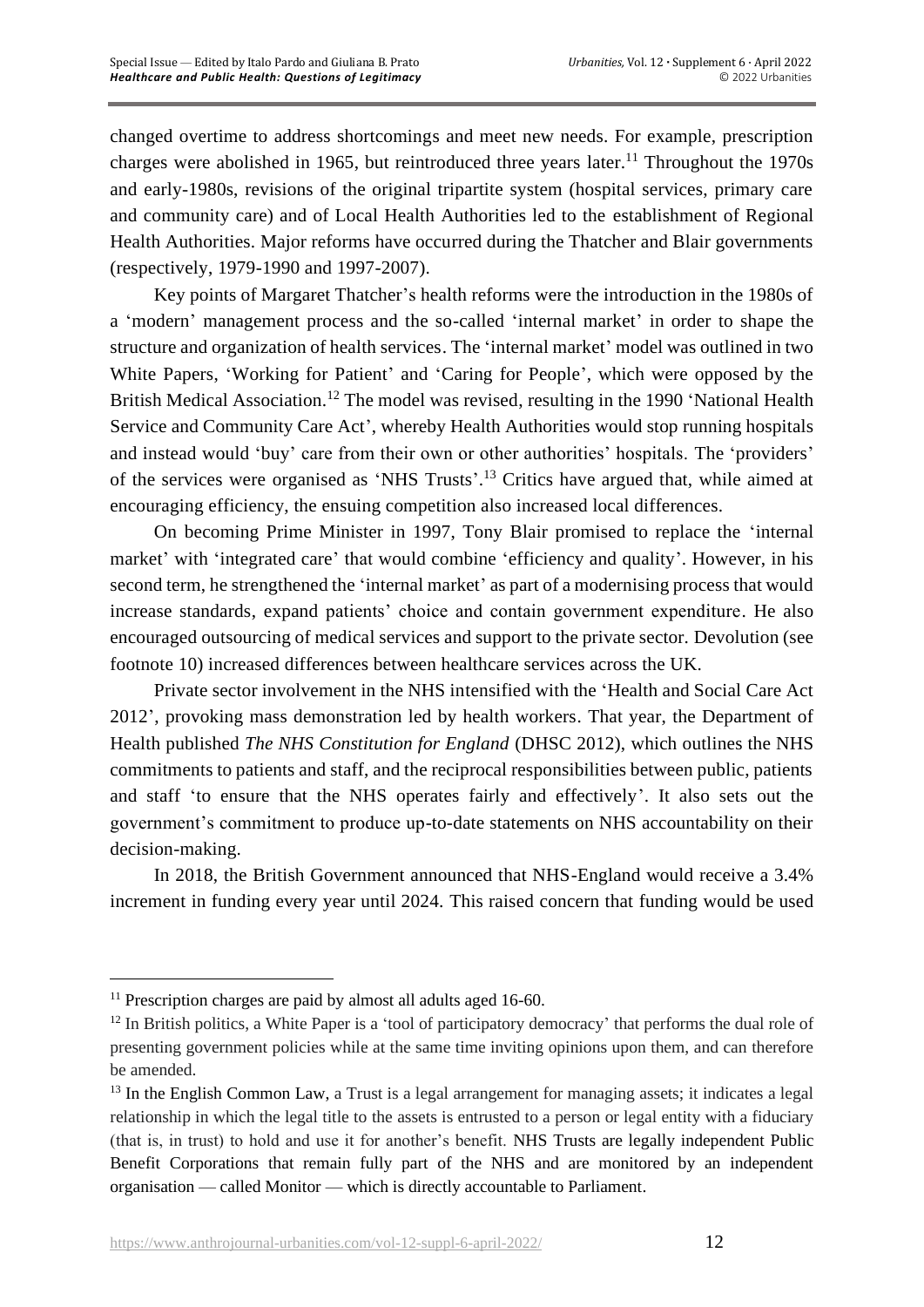to pay NHS debt rather than to improve patient care — two-thirds of hospitals were in deficit (SkyNews 2018). 14

Interestingly, although reforms have often led to conflict between government and healthcare personnel, especially on the issue of outsourcing to the private sector, ordinary people claim to be proud of 'their NHS', saying say that, overall, the system meets their needs. Such positive attitude of the general public is in part explained with other aspects that are usually ignored in the official 'quality reports', but guarantee the NHS's efficiency and resilience; in particular, the role of charities and voluntary work, which I analyse in the aforementioned forthcoming work (Prato 2023).

# **How the Pandemic Exposed the Urgent Need for Change**

In an earlier publication titled *Pandemic Ruptures* (Prato 2020b), I reflected on the immediate impact of the ongoing Covid pandemic on people's social and personal life. There, I also pondered what course of action governments would take to prevent the NHS from being overwhelmed again (Prato 2020b:108). The Covid-19 emergency has shown that the unpreparedness of the Italian and British health services was mostly due to increasing privatization. It also brought out that healthcare cannot be reduced to a series of bureaucratic protocols and statistical indexes<sup>15</sup> on ambiguously measured 'efficiency' and 'resilience'. The pandemic emergency has once more exposed the dilemma of State intervention in the regulation of such an important public service and the protection of public health. As I argued elsewhere, during the pandemic, governments appeared 'to be using the "state of emergency" as a political strategy to establish new forms of control, while skirting their responsibilities' (Prato 2020a: 8), raising questions on the legitimacy of their action (Pardo 2000, Pardo and Prato 2019). In this scenario, existing inequalities have been exacerbated and new injustice generated (Prato 2020a; Pardo and Prato 2021). Meanwhile, doctors and health personnel have been hailed as heroes. Indeed, they went above and beyond their bureaucraticallydemanded duties, working tirelessly and daily risking their lives (Prato 2020a). Their heroism has been supported by people's volunteering and charities' work, in recognition of the difficult situation in which they had to operate. Sadly, however, the governments' *verbal* glorification of such personnel is overshadowing the dramatic reality of the public health services. While health security has become an essential part of international political strategies, such glorification is misdirecting governments' attention from the urgent need for changes; meanwhile dissatisfaction and disillusion among doctors and nurses as well as patients rise. In Italy and the UK, thousands of doctors abandon the public health service each year.

<sup>&</sup>lt;sup>14</sup> In early-2022, the UK government announced an increase of 1.25% in National Insurance Contributions (NICs), to be spent on the NHS, health and social care. NICs are social security contributions paid by employers and employees, and self-employed.

<sup>15</sup> Armstrong and Rosbrook-Thompson (2022) address similar issues in their analysis of the public health approach to urban violence in the UK.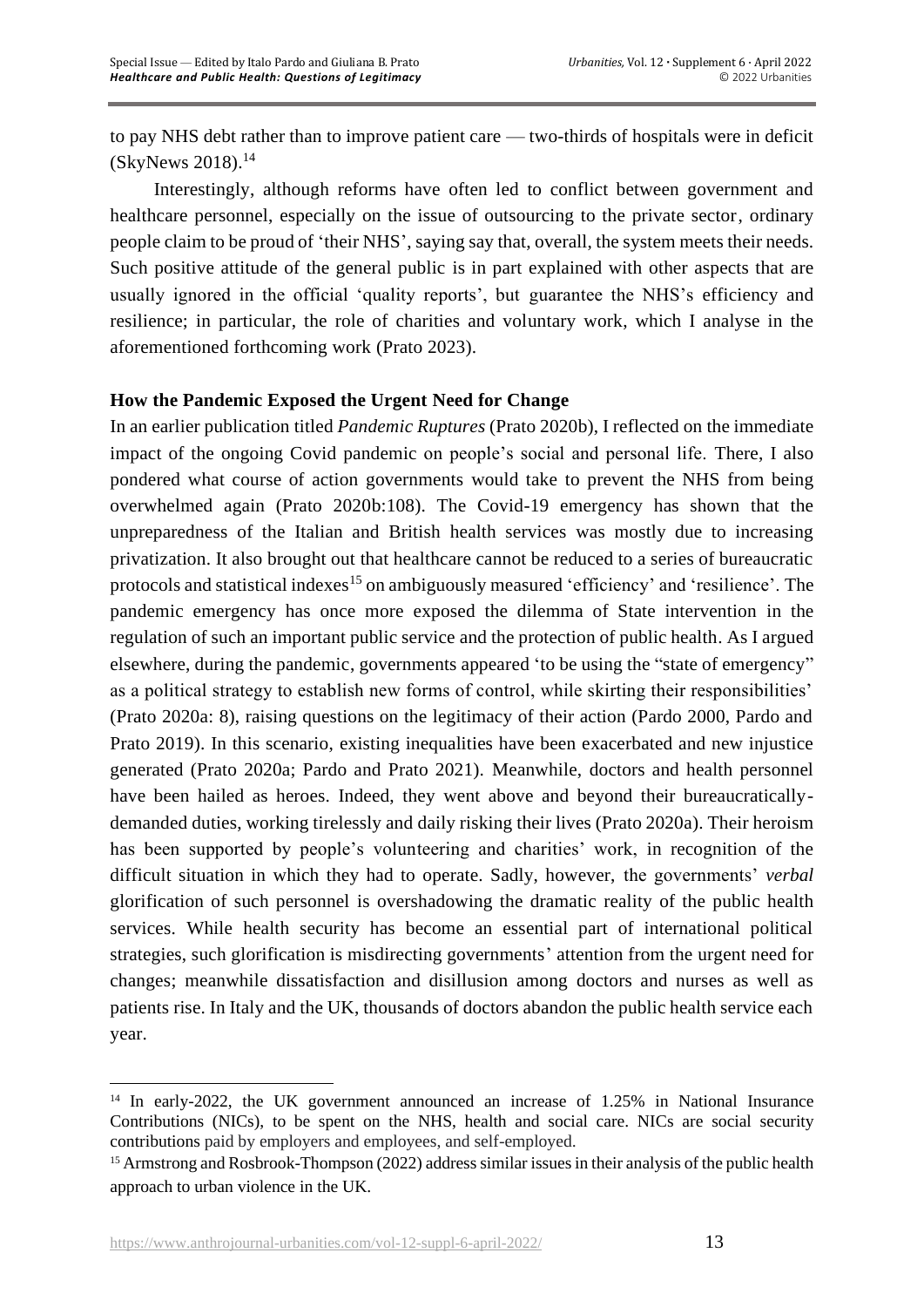# **Conclusion: The beginning in the end?**

Across society there is a growing demand for a better health system. Promises made during the pandemic remain unfulfilled. Future historians might describe the ongoing pandemic as a time of generalized 'crisis' — in economics, politics, international relations — which, unsurprisingly, generates social turbulence (see Nugent 2022). We should not forget, however, that 'crisis' does not simply carry the meaning of 'danger', but it also signifies 'to discern', 'to judge', 'to choose'. It compels people to make decisions and, thus, provides an opportunity for change.

As I mentioned earlier, the pandemic 'ruptures' only exacerbated an already critical situation, which national governments have tried to remedy through several legislative changes. In the UK, a greater involvement of the local community and of patients has been proposed, building on the tradition of volunteering, philanthropism and charities' work. In Italy, relatively new schemes, such as the 'Supplementary health care funds for businesses' and the so-called 'Health Cooperatives', are promoted as a reliable enterprise model for health and wellbeing (Prato 2023). However, the legitimacy of some initiatives is questioned both by the health personnel and by the patients. This reminds us that legitimacy is not automatically granted to abstract legislations and to actions that strictly abide by bureaucratic regulations. In contrast, the legitimacy of the system is questioned when bureaucratic regulations, instead of facilitating common welfare, generate inequalities and increasingly jeopardise people's physical, emotional and psychological wellbeing.

# **References**

AGENAS. 2021. La Riforma del Titolo V e gli effetti che ha avuto sulla sanità. *Quotiniano Sanità*, 26 March; [http://www.quotidianosanita.it/studi-e-analisi/articolo.php?articolo\\_id=94026](http://www.quotidianosanita.it/studi-e-analisi/articolo.php?articolo_id=94026)

Armstrong, G. and Rosbrook-Thompson, J. 2022. Interrogating the Public health Approach: Lessons from the Field of Urban Violence. In I. Pardo and G.B. Prato (eds), *Healthcare and Public Health: Questions of Legitimacy*. Special issue, *Urbanities-Journal of Urban Ethnography*, 12 (Suppl. 6): 85-91.

Cipolla, C.M. 1997. *Storia economica dell'Europa per-industriale*. Boligna: IlMulino. DHSC. 2012. *The NHS Constitution for England*.

[https://www.gov.uk/government/publications/the-nhs-constitution-for-england.](https://www.gov.uk/government/publications/the-nhs-constitution-for-england)

Garbellotti, M. 2013. *Per carità. Poveri e politiche assistenziali nell'Italia moderna*. Roma: Carrocci.

Illich, I. 1976. *Medical Nemesis. The Expropriation of Health*. New York: Pantheon Books.

Koenig, D. and Diarra, T. 2022. Local Perspectives on the Legitimacy of Health Institutions in Mantanali, Mali. In I. Pardo and G.B. Prato (eds), *Healthcare and Public Health: Questions of Legitimacy*. Special issue, *Urbanities-Journal of Urban Ethnography*, 12 (Suppl. 6): 24-30.

Nugent, D. 2022. Crisis, Rupture and Legitimacy: Final Reflections. In In I. Pardo and G.B. Prato (eds), *Healthcare and Public Health: Questions of Legitimacy*. Special issue, *Urbanities-Journal of Urban Ethnography*, 12 (Suppl. 6): 92-98.